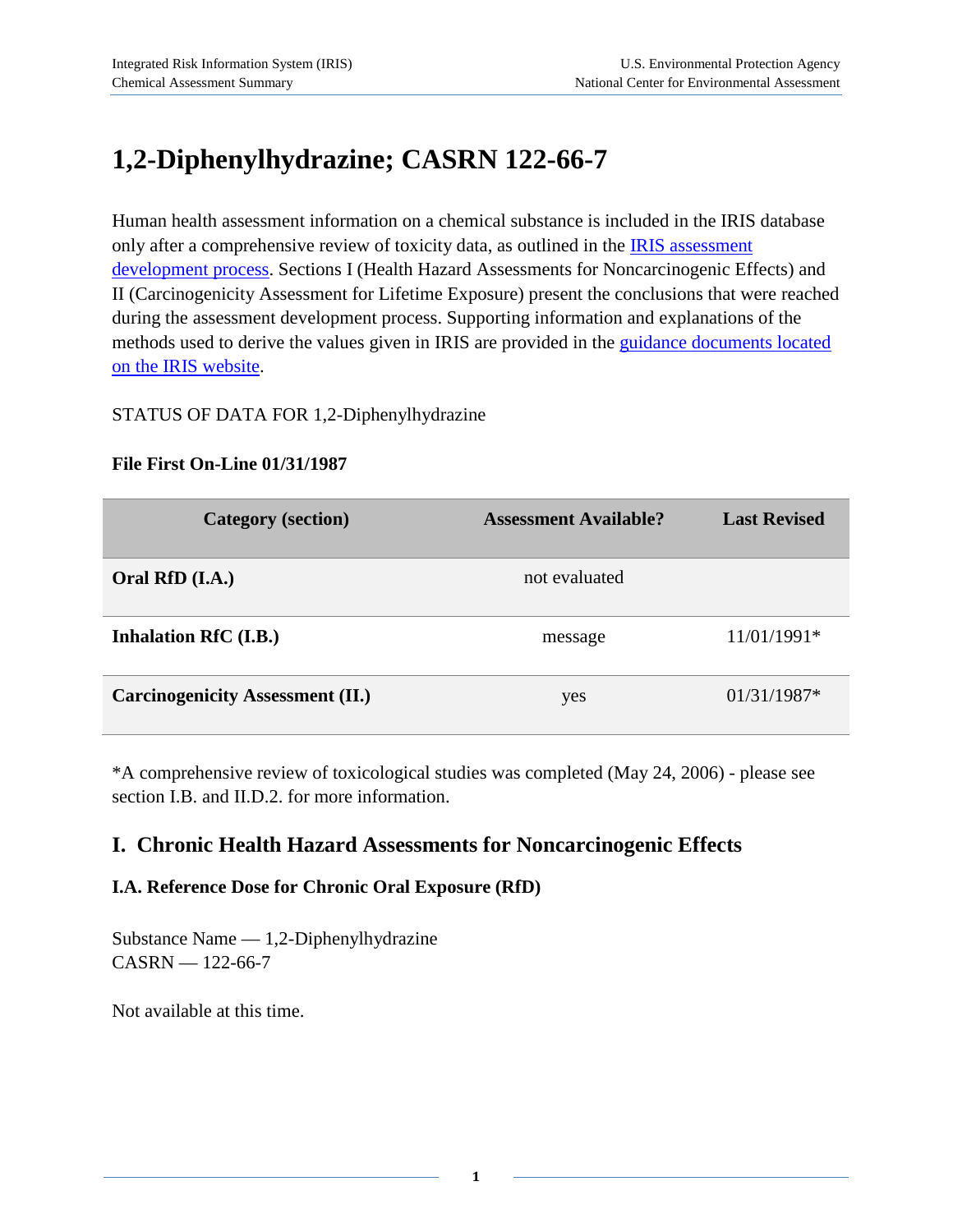# **I.B. Reference Concentration for Chronic Inhalation Exposure (RfC)**

Substance Name — 1,2-Diphenylhydrazine  $CASRN = 122-66-7$ 

The health effect data for 1,2-diphenylhydrazine were reviewed by the U.S. EPA RfD/RfC Work Group and determined to be inadequate for the derivation of an inhalation RfC. For additional information on the health effects of this chemical, interested parties are referred to the documentation listed below.

U.S. EPA. 1980. Ambient Water Quality Criteria for Diphenylhydrazine. Prepared by the Office of Health and Environmental Assessment, Environmental Assessment and Criteria Office, Cincinnati, OH for the Office of Water Regulations and Standards, Washington, DC. EPA-440/5-80-062. PB81-117731/AS.

U.S. EPA. 1987. Health Effects Assessment for 1,2-Diphenylhydrazine. Prepared by the Environmental Criteria and Assessment Office, Environmental Assessment and Criteria Office, Cincinnati, OH for the Office of Emergency and Remedial Response, Washington, DC. EPA/600/8-88/033. PB88-180211/AS.

U.S. EPA. 1989. Ambient Water Quality Criteria Document Addendum for Diphenylhydrazine. Prepared by the Environmental Criteria and Assessment Office, Environmental Assessment and Criteria Office, Cincinnati, OH. (Final Draft)

Agency Work Group Review — 09/12/1991

A comprehensive review of toxicological studies published through May 2006 indicated that there is insufficient health effects data to derive an RfC for 1,2-Diphenylhydrazine at this time. For more information, IRIS users may contact the IRIS Hotline at [hotline.iris@epa.gov](mailto:hotline.iris@epa.gov) or (202)566-1676.

EPA Contacts:

Please contact the IRIS Hotline for all questions concerning this assessment or IRIS, in general, at (202)566-1676 (phone), (202)566-1749 (FAX) or [hotline.iris@epa.gov](mailto:hotline.iris@epa.gov) (internet address).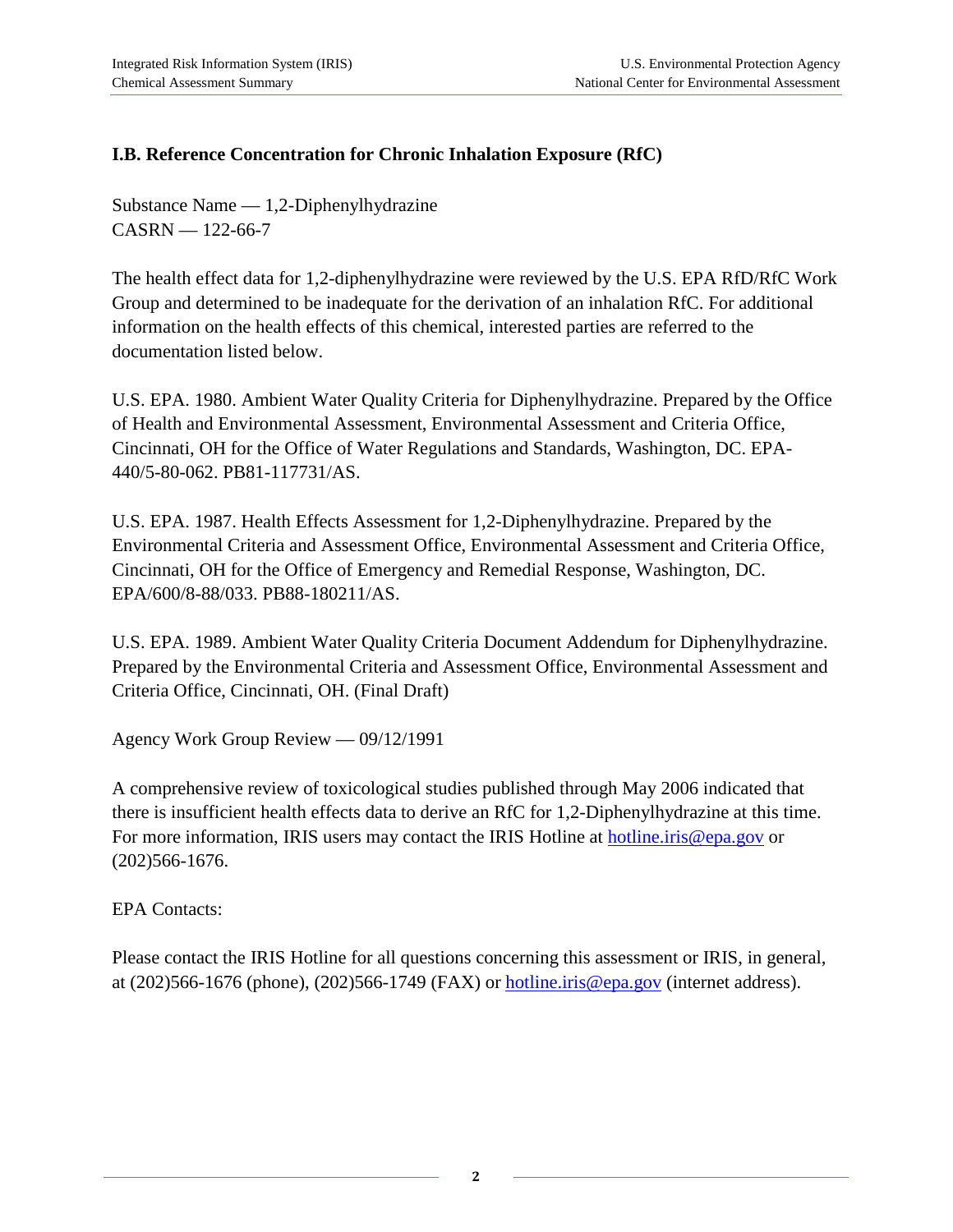# **II. Carcinogenicity Assessment for Lifetime Exposure**

Substance Name — 1,2-Diphenylhydrazine  $CASRN = 122-66-7$ Last Revised — 01/31/1987

Section II provides information on three aspects of the carcinogenic assessment for the substance in question; the weight-of-evidence judgment of the likelihood that the substance is a human carcinogen, and quantitative estimates of risk from oral exposure and from inhalation exposure. The quantitative risk estimates are presented in three ways. The slope factor is the result of application of a low-dose extrapolation procedure and is presented as the risk per (mg/kg)/day. The unit risk is the quantitative estimate in terms of either risk per ug/L drinking water or risk per ug/cu.m air breathed. The third form in which risk is presented is a drinking water or air concentration providing cancer risks of 1 in 10,000, 1 in 100,000 or 1 in 1,000,000. The rationale and methods used to develop the carcinogenicity information in IRIS are described in The Risk Assessment Guidelines of 1986 (EPA/600/8-87/045) and in the IRIS Background Document. IRIS summaries developed since the publication of EPA's more recent Proposed Guidelines for Carcinogen Risk Assessment also utilize those Guidelines where indicated (Federal Register 61(79):17960-18011, April 23, 1996). Users are referred to Section I of this IRIS file for information on long-term toxic effects other than carcinogenicity.

# **II.A. Evidence for Human Carcinogenicity**

# **II.A.1. Weight-of-Evidence Characterization**

Classification — B2; probable human carcinogen

Basis — Positive results of studies in both rats and mice form the basis for this classification. Two apparently negative studies lack information on compound purity, experimental design, and statistical treatment.

#### **II.A.2. Human Carcinogenicity Data**

None.

# **II.A.3. Animal Carcinogenicity Data**

In a study by NCI (1978), 1,2-diphenylhydrazine was fed to 47-50 each male and female F344 rats and B6C3F1 mice for a period of 78 weeks. TWA food concentrations were 0.008% and 0.03% for male rats, 0.004% and 0.01% for female rats, 0.008% and 0.04% for male mice, and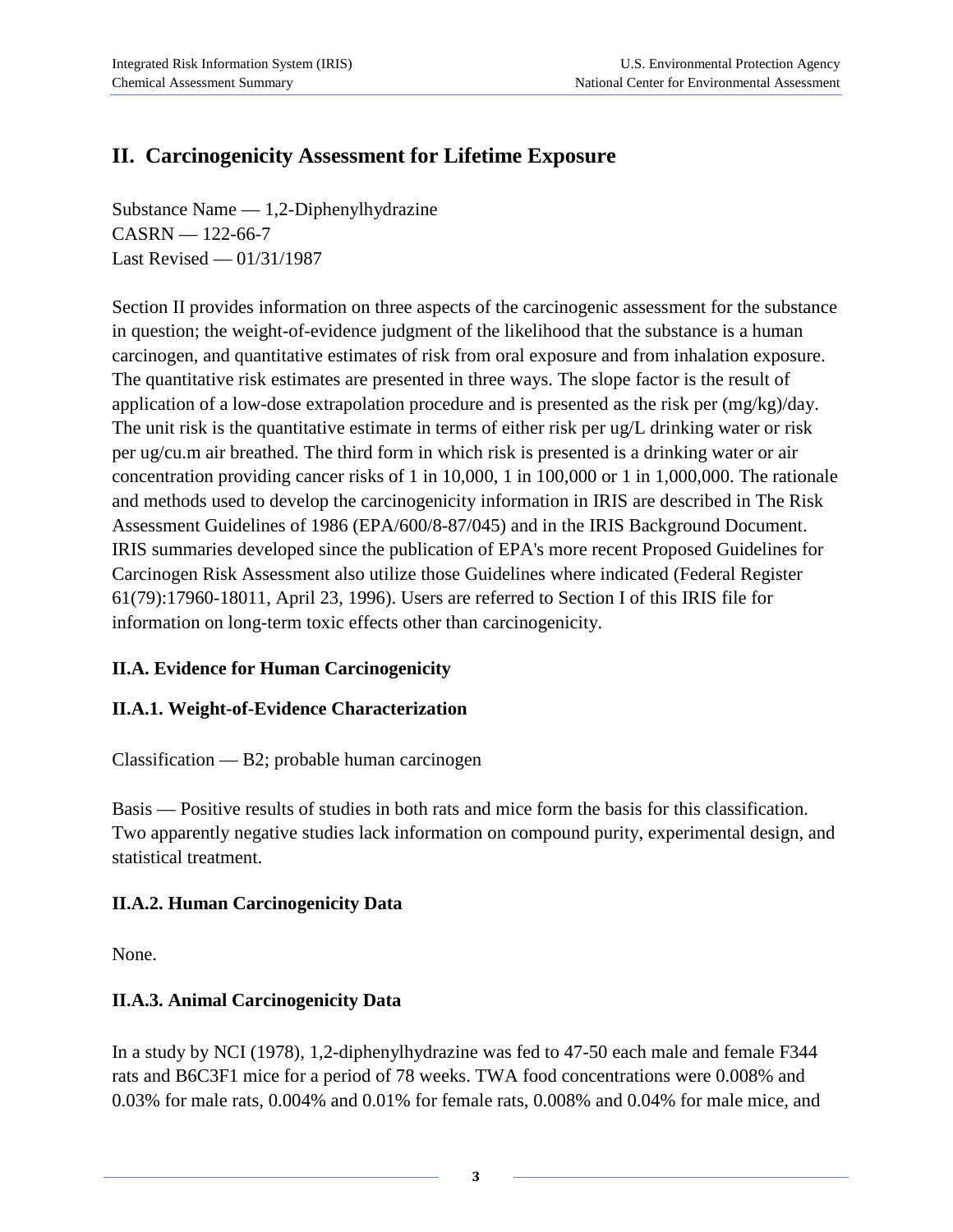0.004% and 0.04% for female mice. Rats were observed for 28 to 30 weeks after cessation of treatment and mice for an additional 17 or 18 weeks. Male rats showed a significant treatmentrelated increase in incidence of hepatocellular carcinoma. Neoplastic liver nodules and mammary adenocarcinomas were significantly increased in the treated female rats. High-dose male rats also showed a significant increase in combined incidence of squamous-cell carcinomas or squamouscell papillomas of the Zymbal gland, the ear canal, and the skin of the ear. A significant increase of hepatocellular carcinoma was observed in treated female mice, but not male mice.

Pliss (1974) administered diphenylhydrazine in sunflower oil to 110 C57 mice and 163 rats either s.c., topically to the skin, or by addition to food. Tumor incidences of 22-50% were observed in mice treated by all routes; rats administered diphenylhydrazine also had a combined tumor incidence of approximately 22%. While this study suffers from design problems (animals were added in the course of the treatment and control data was missing) it is supportive of the classification of diphenylhydrazine as carcinogenic. Studies by Marhold (1968) and Spitz (1950) found no evidence of diphenylhydrazine carcinogenicity in male Wistar rats and mongrel dogs or in Sherman rats, although study details are lacking.

### **II.A.4. Supporting Data for Carcinogenicity**

Diphenyl hydrazine was shown to depress testicular DNA synthesis in mice when administered i.p. at a dose of 100 mg/kg (Seiler, 1977).

# **II.B. Quantitative Estimate of Carcinogenic Risk from Oral Exposure**

#### **II.B.1. Summary of Risk Estimates**

Oral Slope Factor — 8.0E-1 per (mg/kg)/day

Drinking Water Unit Risk — 2.2E-5 per (ug/L)

Extrapolation Method — Linearized multistage procedure, extra risk

Drinking Water Concentrations at Specified Risk Levels:

| <b>Risk Level</b>            | <b>Concentration</b> |
|------------------------------|----------------------|
| E-4 $(1 \text{ in } 10,000)$ | $5E+0$ ug/L          |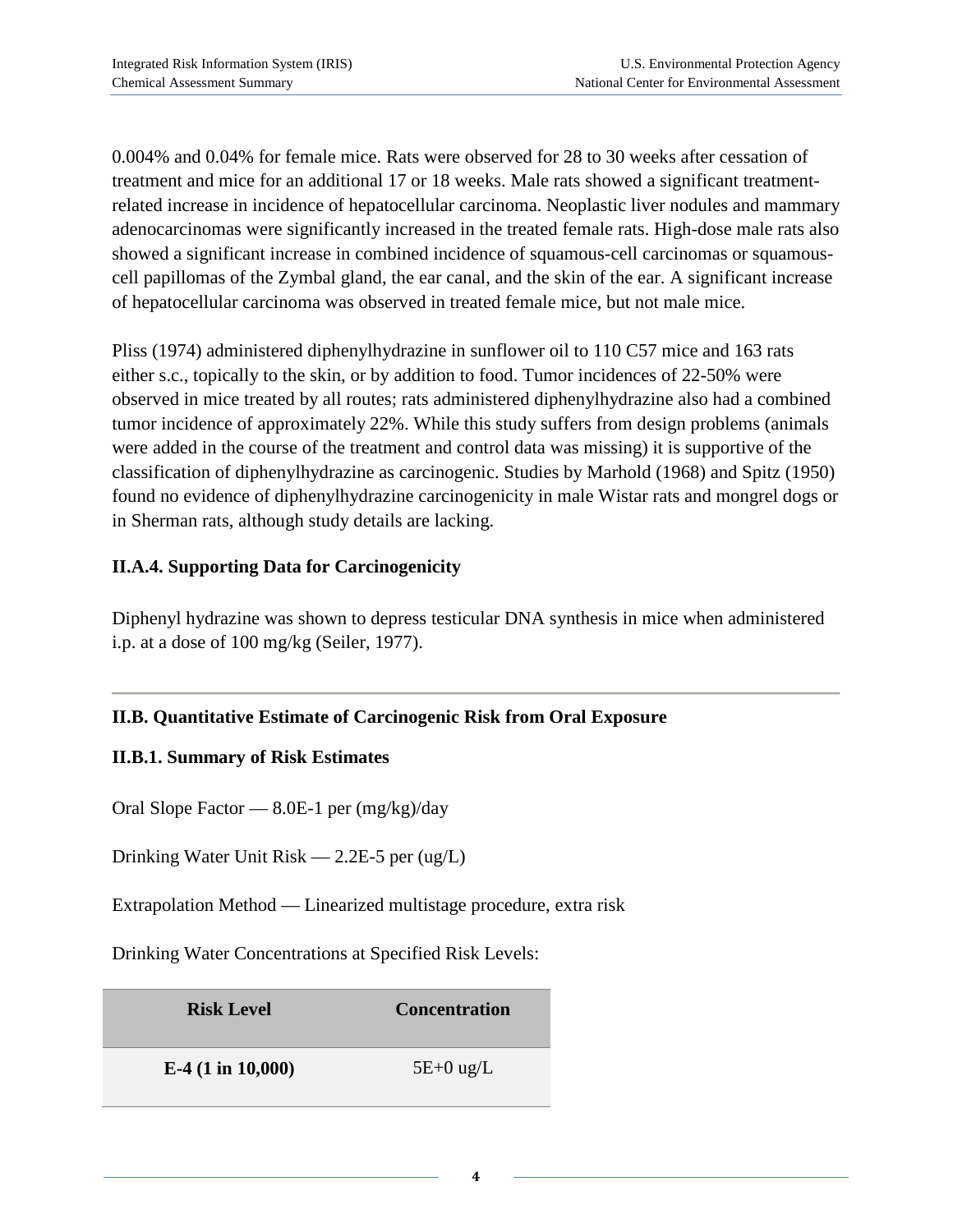| <b>Risk Level</b>      | <b>Concentration</b> |
|------------------------|----------------------|
| $E-5$ (1 in 100,000)   | $5E-1$ ug/L          |
| $E-6$ (1 in 1,000,000) | $5E-2$ ug/L          |

# **II.B.2. Dose-Response Data (Carcinogenicity, Oral Exposure)**

Tumor Type — hepatocellular carcinomas and neoplastic liver nodules Test Animals — rat/Fisher 344, male Route — diet Reference — NCI, 1979

| <b>Administered</b><br>Dose $(\%$ of diet) | <b>Human Equivalent</b><br>Dose (mg/kg/day) | Tumor<br><b>Incidence</b> |
|--------------------------------------------|---------------------------------------------|---------------------------|
| $\mathbf 0$                                | $\left( \right)$                            | 6/95                      |
| 0.008                                      | 4                                           | 13/49                     |
| 0.03                                       | 15                                          | 37/49                     |

#### **II.B.3. Additional Comments (Carcinogenicity, Oral Exposure)**

Dietary doses were calculated from the TWA in diet assuming a weight of 0.38 kg, and an expected lifespan of 104 weeks for male rats. Human equivalent doses were based on a surface area extrapolation for individual animals, and on treatment duration of 546 days and a study duration of 742 days. Significant tumor site data were not pooled for total cancer rates, since data were unavailable. Control data were from pooled low- and high-dose controls. The unit risk value should not be used if the water concentration exceeds 500 ug/L, since above this concentration the unit risk may not be appropriate.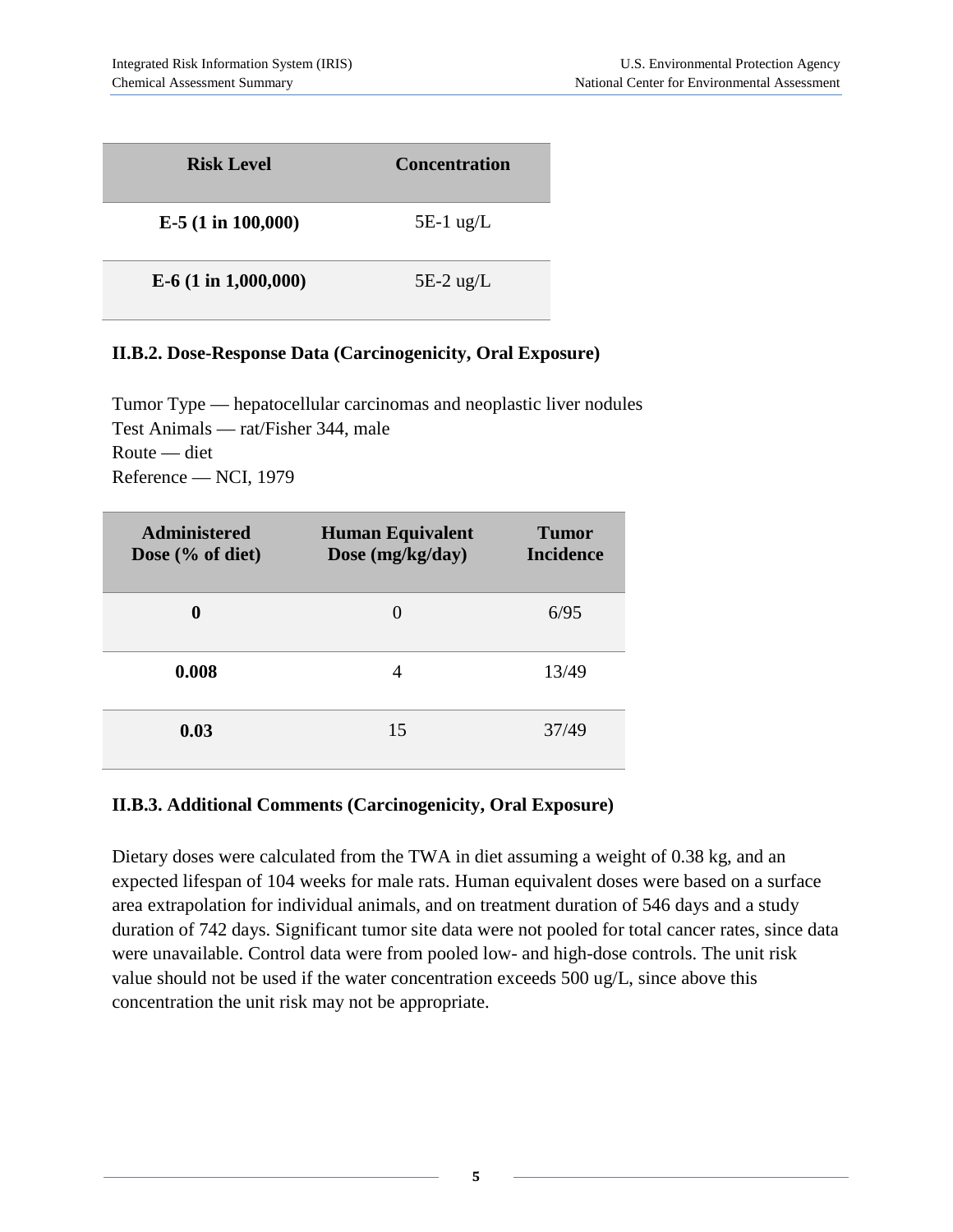# **II.B.4. Discussion of Confidence (Carcinogenicity, Oral Exposure)**

An NCI bioassay found diphenylhydrazine to produce tumors in a dose- dependent fashion in both rats and mice. Adequate numbers of animals were treated for the majority of their lifespan and observed to the end of their natural lifespan. The combined incidence of carcinomas and nodules was significantly increased at both treatment doses. Stability of the compound in the diet was not determined. The magnitude of effects between species cannot be compared, since the total results were not equivalent for modeling. Data for mice and female rats required mortality adjustment for corroboration, which could not be carried out.

#### **II.C. Quantitative Estimate of Carcinogenic Risk from Inhalation Exposure**

#### **II.C.1. Summary of Risk Estimates**

Inhalation Unit Risk  $-2.2E-4$  per ( $\mu$ g/cu.m)

Extrapolation Method — Linearized multistage procedure, extra risk

Air Concentrations at Specified Risk Levels:

| <b>Risk Level</b>            | <b>Concentration</b> |
|------------------------------|----------------------|
| E-4 $(1 \text{ in } 10,000)$ | $5E-1$ ug/cu.m       |
| $E-5$ (1 in 100,000)         | $5E-2$ ug/cu.m       |
| $E-6$ (1 in 1,000,000)       | $5E-3$ ug/cu.m       |

#### **II.C.2. Dose-Response Data for Carcinogenicity, Inhalation Exposure**

The inhalation risk estimates were calculated from the oral exposure data in Section II.B.2.

#### **II.C.3. Additional Comments (Carcinogenicity, Inhalation Exposure)**

The unit risk value should not be used if the air concentration exceeds 50 ug/cu.m, since above this concentration the unit risk may not be appropriate.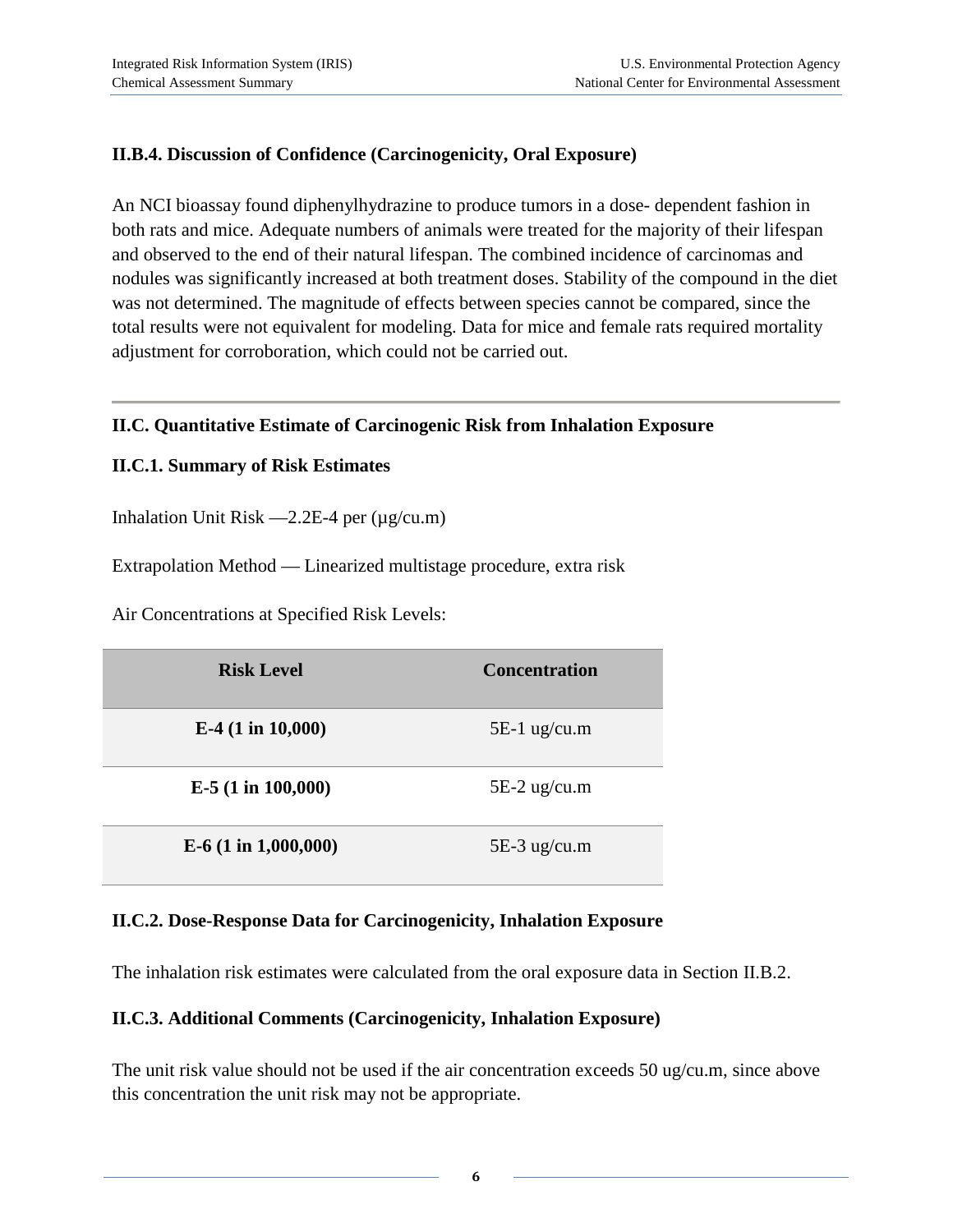# **II.C.4. Discussion of Confidence (Carcinogenicity, Inhalation Exposure)**

See II.B.4.

#### **II.D. EPA Documentation, Review, and Contacts (Carcinogenicity Assessment)**

#### **II.D.1. EPA Documentation**

Source Document — U.S. EPA, 1980

The values in the Ambient Water Quality Criteria Document for Diphenylhydrazine (1980) received extensive peer and public review.

#### **II.D.2. EPA Review (Carcinogenicity Assessment)**

Agency Work Group Review — 07/23/1986, 10/29/1986

Verification Date — 10/29/1986

A comprehensive review of toxicological studies published through May 2006 was conducted. No new health effects data were identified that would be directly useful in the revision of the existing carcinogenicity assessment for 1,2-Diphenylhydrazine and a change in the assessment is not warranted at this time. For more information, IRIS users may contact the IRIS Hotline at [hotline.iris@epa.gov](mailto:hotline.iris@epa.gov) or (202)566-1676.

#### **II.D.3. EPA Contacts (Carcinogenicity Assessment)**

Please contact the IRIS Hotline for all questions concerning this assessment or IRIS, in general, at (202)566-1676 (phone), (202)566-1749 (FAX) or [hotline.iris@epa.gov](mailto:hotline.iris@epa.gov) (internet address).

**III. [reserved] IV. [reserved] V. [reserved]**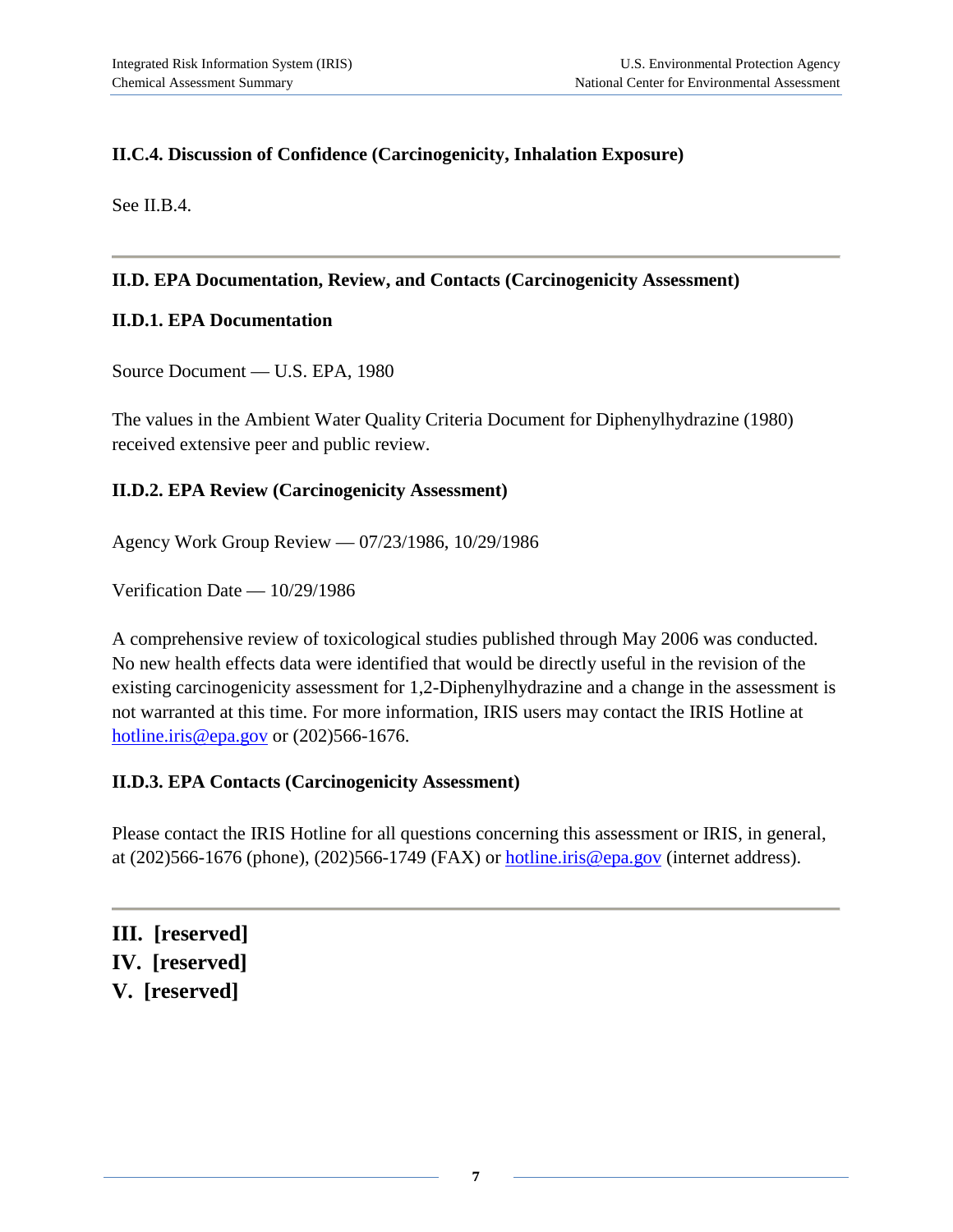# **VI. Bibliography**

Substance Name — 1,2-Diphenylhydrazine  $CASRN - 122-66-7$ 

# **VI.A. Oral RfD References**

None

### **VI.B. Inhalation RfC References**

U.S. EPA. 1980. Ambient Water Quality Criteria for Diphenylhydrazine. Prepared by the Office of Health and Environmental Assessment, Environmental Assessment and Criteria Office, Cincinnati, OH for the Office of Water Regulations and Standards, Washington, DC. EPA-440/5-80-062. PB81-117731/AS.

U.S. EPA. 1987. Health Effects Assessment for 1,2-Diphenylhydrazine. Prepared by the Environmental Criteria and Assessment Office, Environmental Assessment and Criteria Office, Cincinnati, OH for the Office of Emergency and Remedial Response, Washington, DC. EPA/600/8-88/033. PB88-180211/AS.

U.S. EPA. 1989. Ambient Water Quality Criteria Document Addendum for Diphenylhydrazine. Prepared by the Environmental Criteria and Assessment Office, Environmental Assessment and Criteria Office, Cincinnati, OH. (Final Draft)

#### **VI.C. Carcinogenicity Assessment References**

Marhold, J., M. Matrka, M. Hub and F. Ruffer. 1968. The possible complicity of diphenyline in the origin of tumors in the manufacture of benzidine. Neoplasma. 15: 3-8.

NCI (National Cancer Institute.) 1978. Bioassay of Hydrazobenzene for Possible Carcinogenicity. U.S. DHEW Publication No. (NIH) 78-1342.

NCI (National Cancer Institute). 1979. Bioassay of Hydrazobenzene for Possible Carcinogenicity. U.S. DHEW Publ. No. NIH 78-1342.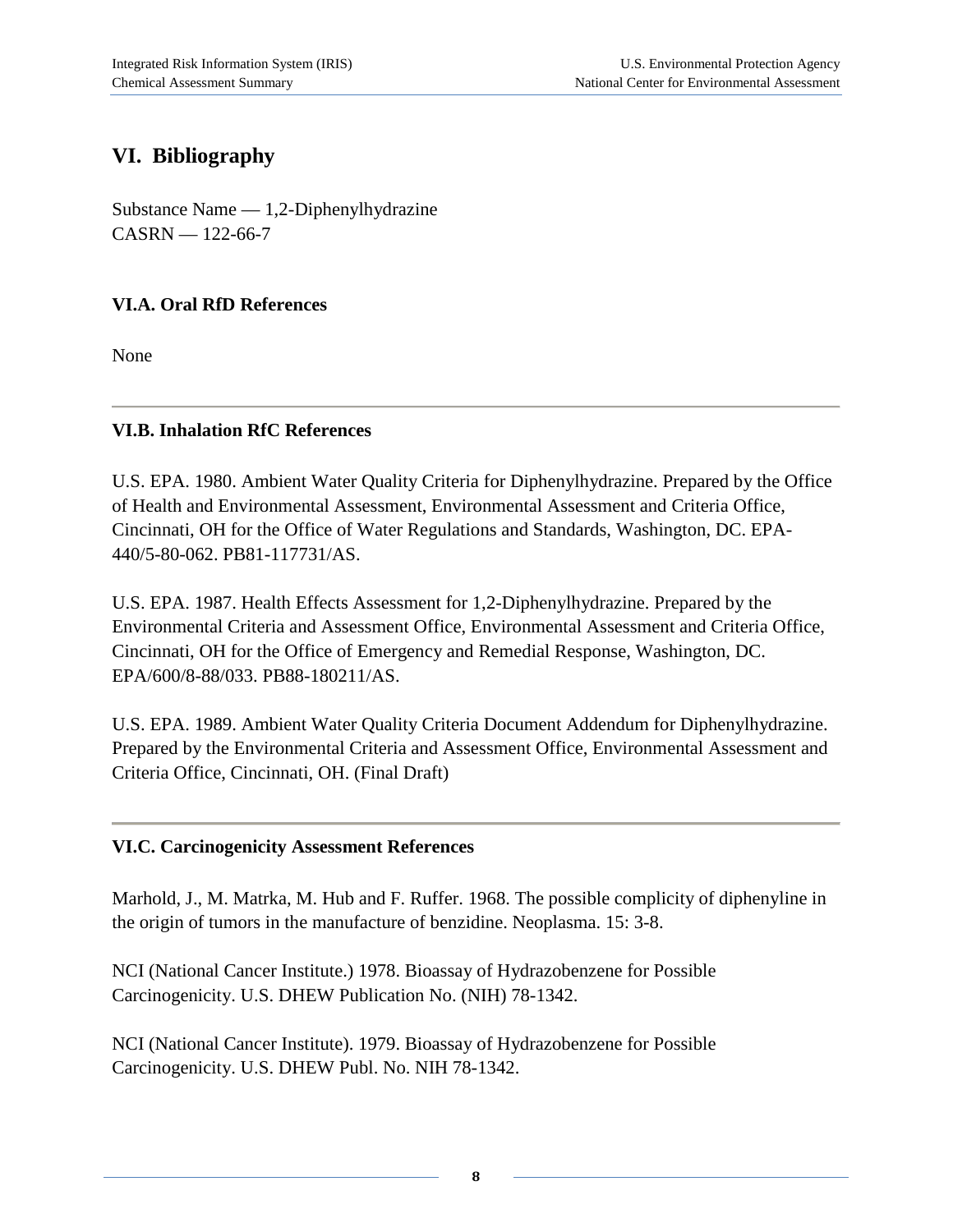Pliss, G.B. 1974. Carcinogenic properties of hydrazobenzene. Vop. Onkol. 20: 50.

Seiler, J.P. 1977. Inhibition of testicular DNA synthesis by chemical mutagens and carcinogens. Preliminary results in the validation of a novel short term test. Mutat. Res. 46: 305.

Spitz, S. 1950. The carcinogenic action of benzidine. Cancer. 3: 789-804.

U.S. EPA. 1980. Ambient Water Quality Criteria for Diphenylhydrazine. Prepared by the Office of Health and Environmental Assessment, Environmental Criteria and Assessment Office, Cincinnati, OH for the Office of Water Regulations and Standards, Washington, DC. EPA 440/5- 80-062. NTIS PB 81- 117731.

# **VII. Revision History**

Substance Name — 1,2-Diphenylhydrazine  $CASRN - 122-66-7$ 

| Date               | <b>Section</b> | <b>Description</b>                                                                                                                  |
|--------------------|----------------|-------------------------------------------------------------------------------------------------------------------------------------|
| 11/01/1991 I.B.    |                | Inhalation RfC message on-line                                                                                                      |
| $12/03/2002$ I.B., | ILD.2.         | Screening-Level Literature Review Findings message has been added.                                                                  |
| $07/05/2006$ I.B.  | ILD.2          | Screening-Level Literature Review Findings message has been<br>removed and replaced by comprehensive literature review conclusions. |